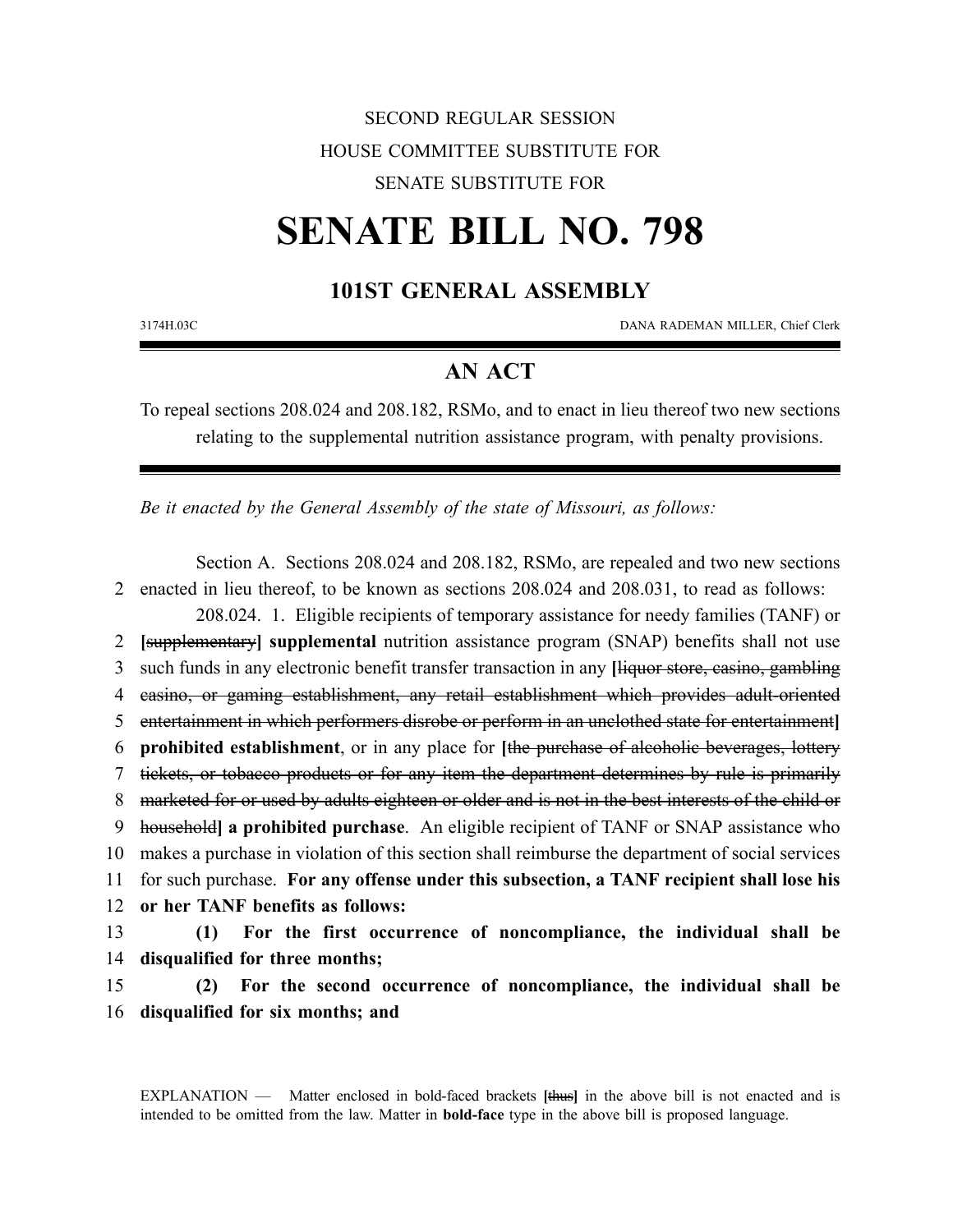**(3) For any third or subsequent occurrence of noncompliance, the individual shall be disqualified for a period of five years.**

 **An individual may resume participation in the program at the end of a disqualification period if the individual applies again.**

 2. An individual, store owner or proprietor of an establishment shall not knowingly accept TANF cash assistance or **[**supplementary nutrition assistance program (SNAP)**] SNAP** funds held on electronic benefit transfer cards for **[**the purchase of alcoholic beverages, lottery tickets, or tobacco products**] a prohibited purchase** or **[**for use in any electronic benefit transfer transaction**]** in any **[**liquor store, casino, gambling casino, or gaming establishment, any retail establishment which provides adult-oriented entertainment in which performers 28 disrobe or perform in an unclothed state for entertainment, or in any place for the purchase of 29 aleoholic beverages, lottery tickets, or tobacco products or for any item the department determines by rule is primarily marketed for or used by adults eighteen or older and is not in the best interests of the child or household**] prohibited establishment**. No store owner or proprietor of any **[**liquor store, casino, gambling casino, gaming establishment, or any retail establishment which provides adult-oriented entertainment in which performers disrobe or perform in an unclothed state for entertainment**] prohibited establishment** shall adopt any policy, either explicitly or implicitly, which encourages, permits, or acquiesces in its employees knowingly accepting electronic benefit transfer cards in violation of this section. This section shall not be construed to require any store owner or proprietor of an establishment which is not a **[**liquor store, casino, gambling casino, gaming establishment, or retail establishment which provides adult-oriented entertainment in which performers disrobe or perform in an unclothed state for entertainment**] prohibited establishment** to check the source of payment from every individual who **[**purchases alcoholic beverages, lottery tickets, 42 tobacco products, or any item the department determines by rule is primarily marketed for or used by adults eighteen or older and is not in the best interests of the child or household**] makes a prohibited purchase**. An individual, store owner or proprietor of an establishment who knowingly accepts electronic benefit transfer cards in violation of this section shall be punished by a fine of not more than five hundred dollars for the first offense, a fine of not less than five hundred dollars nor more than one thousand dollars for the second offense, and a fine of not less than one thousand dollars for the third or subsequent offense.

 3. Any recipient of TANF or SNAP benefits who does not make at least one electronic benefit transfer transaction within the state for a period of ninety days shall have his or her benefit payments to the electronic benefit account temporarily suspended, pending an investigation by the department of social services to determine if the recipient is no longer a Missouri resident. If the department finds that the recipient is no longer a Missouri resident,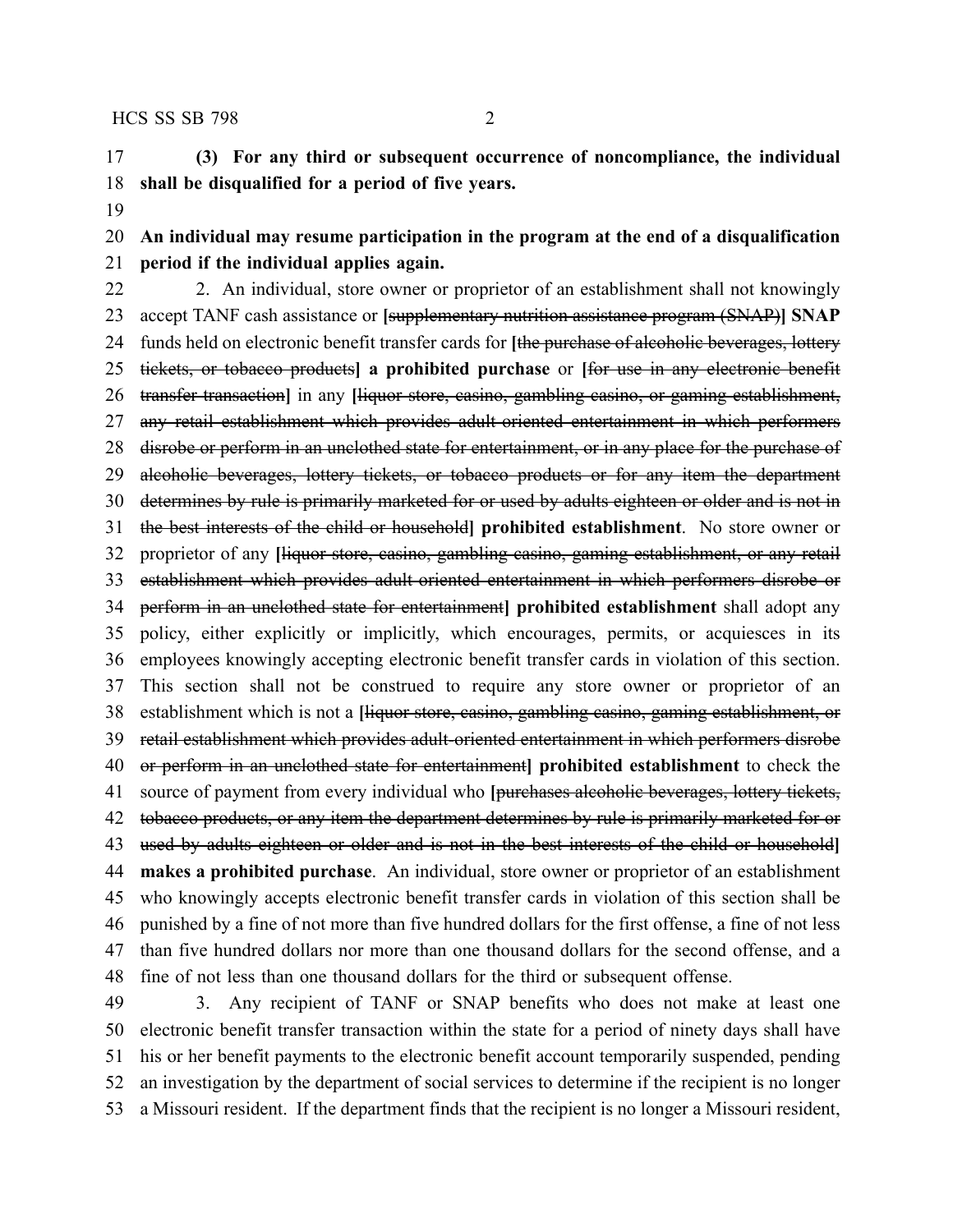HCS SS SB 798 3

 it shall close the recipient's case. Closure of a recipient's case shall trigger the automated benefit eligibility process under section 208.238. A recipient may appeal the closure of his or her case to the director under section 208.080.

 4. A recipient who does not make an electronic benefit transfer transaction within the state for a period of sixty days shall be provided notice of the possibility of the suspension of funds if no electronic benefit transfer transaction occurs in the state within another thirty days after the date of the notice.

 5. **(1) The department shall apply for a waiver from the federal Department of Health and Human Services authorizing the implementation of subdivision (2) of this subsection if the department determines that a waiver is necessary for such implementation.**

 **(2) No recipient of TANF or SNAP benefits shall use his or her electronic benefit transfer (EBT) card at any automated teller machine (ATM), to receive cash back on a purchase, or to otherwise access the benefits as cash.**

**6.** For purposes of this section:

(1) The following terms shall mean:

 (a) "Electronic benefit transfer transaction", the use of a credit or debit card service, automated teller machine, point-of-sale terminal, or access to an online system for the withdrawal of funds or the processing of a payment for merchandise or a service; and

 (b) "Liquor store", any retail establishment which sells exclusively or primarily intoxicating liquor. Such term does not include a grocery store which sells both intoxicating liquor and groceries including staple foods as outlined under the Food and Nutrition Act of 2008;

 **(c) "Prohibited establishment", any liquor store, casino, gambling casino, gaming establishment, or any retail establishment that provides adult-oriented entertainment in which performers disrobe or perform in an unclothed state for entertainment;**

 **(d) "Prohibited purchase", alcoholic beverages, lottery tickets, or tobacco products, or any item the department determines by rule is primarily marketed for or** 83 used by adults eighteen years of age or older and is not in the best interests of a child or **household;**

 **(e) "Tobacco products", cigarettes, cigarette papers, cigars, smokeless tobacco, smoking tobacco, vapor products, or any other form of tobacco products or products made with tobacco substitute containing nicotine;**

(2) Casinos, gambling casinos, or gaming establishments shall not include: